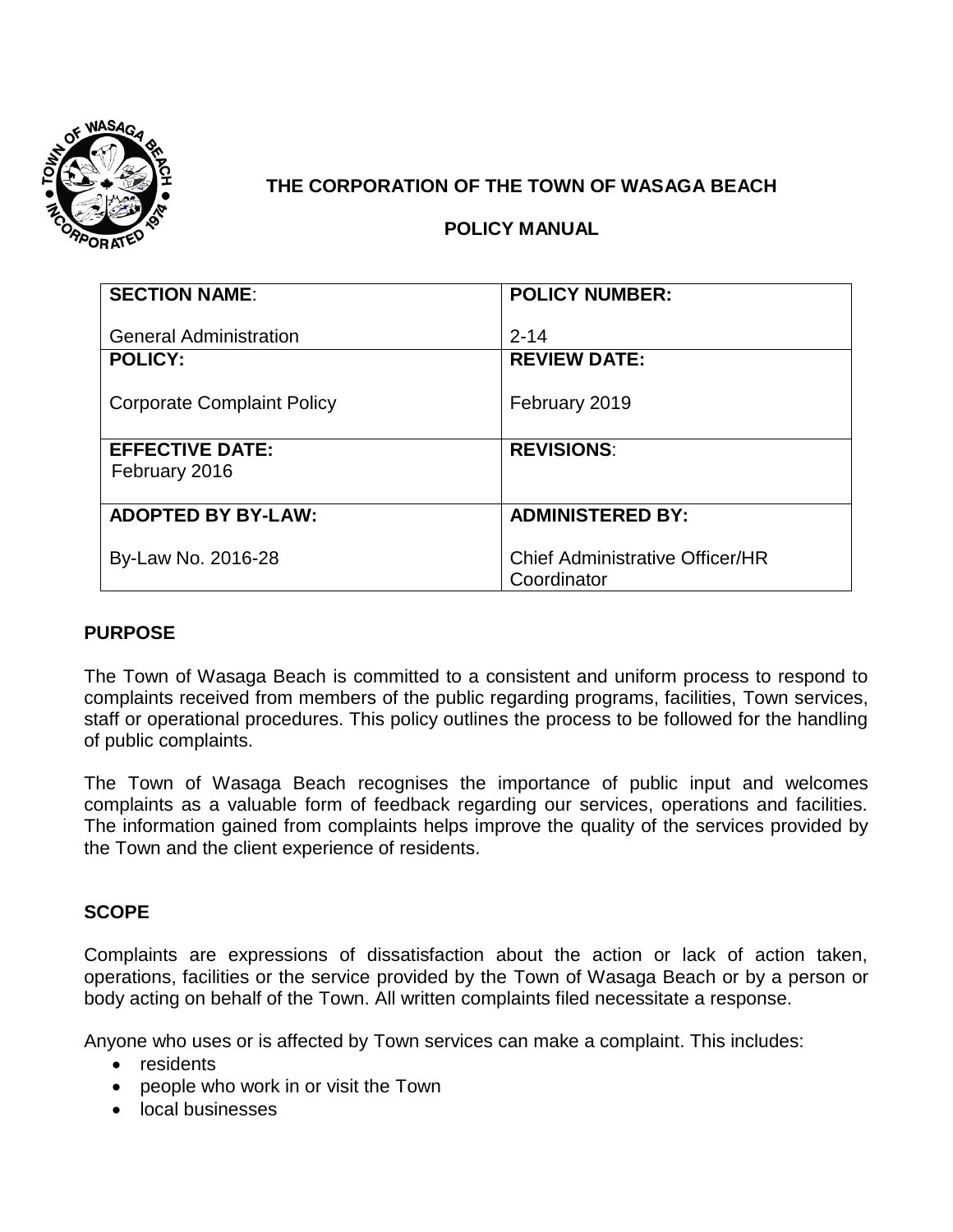• community groups

The Town of Wasaga Beach will deal with all written complaints promptly, courteously, impartially and professionally. All complainants will be treated with respect and will not receive adverse treatment or any form of reprisal.

# *1. What guides the Town in its complaint handling?*

- Customer-focus: We are committed to continuous improvement in service delivery.
- Accountability: Complaints are handled in a fair, respectful and transparent manner, as quickly as possible.
- Responsiveness: Complaints are tracked and the Complainant is informed of each step.
- Accessibility: Information on how to submit a complaint is easily found on the Town's website.
- Simplicity: The process must be simple to understand and easy to use. Complainants are guided on what to include in the complaint (e.g. the "five Ws").
- Confidentiality: Complaints will be dealt with in a confidential manner according to MFIPPA. Information will be collected, used and disclosed in accordance with the *Act*.

The complaints process will not deal with:

- Requests for service
- Feedback and compliments
- Inquiries
- Anonymous complaints

In these cases, the Complainant will be referred to the proper forum (if possible).

### **Early and informal resolution is encouraged. Staff must have clear delegation and authority to resolve complaints in an informal manner at first contact, without the necessity of engaging this formal process.**

## *2. Complaints*

- a) Complaints regarding the conduct of municipal employees are to be submitted in writing with contact information and processed in accordance with the provisions of the Personnel Policy and/or Code of Conduct, as deemed applicable.
- b) Complaints regarding the conduct of members of Council are to be submitted in writing and processed in accordance with the provisions of the Personnel Policy and/or Code of Conduct, as deemed applicable and will be referred to the Town appointed Integrity Commissioner.
- c) Complaints regarding the conduct of closed meetings are to be submitted in writing and processed in accordance with the provisions of the Closed Meeting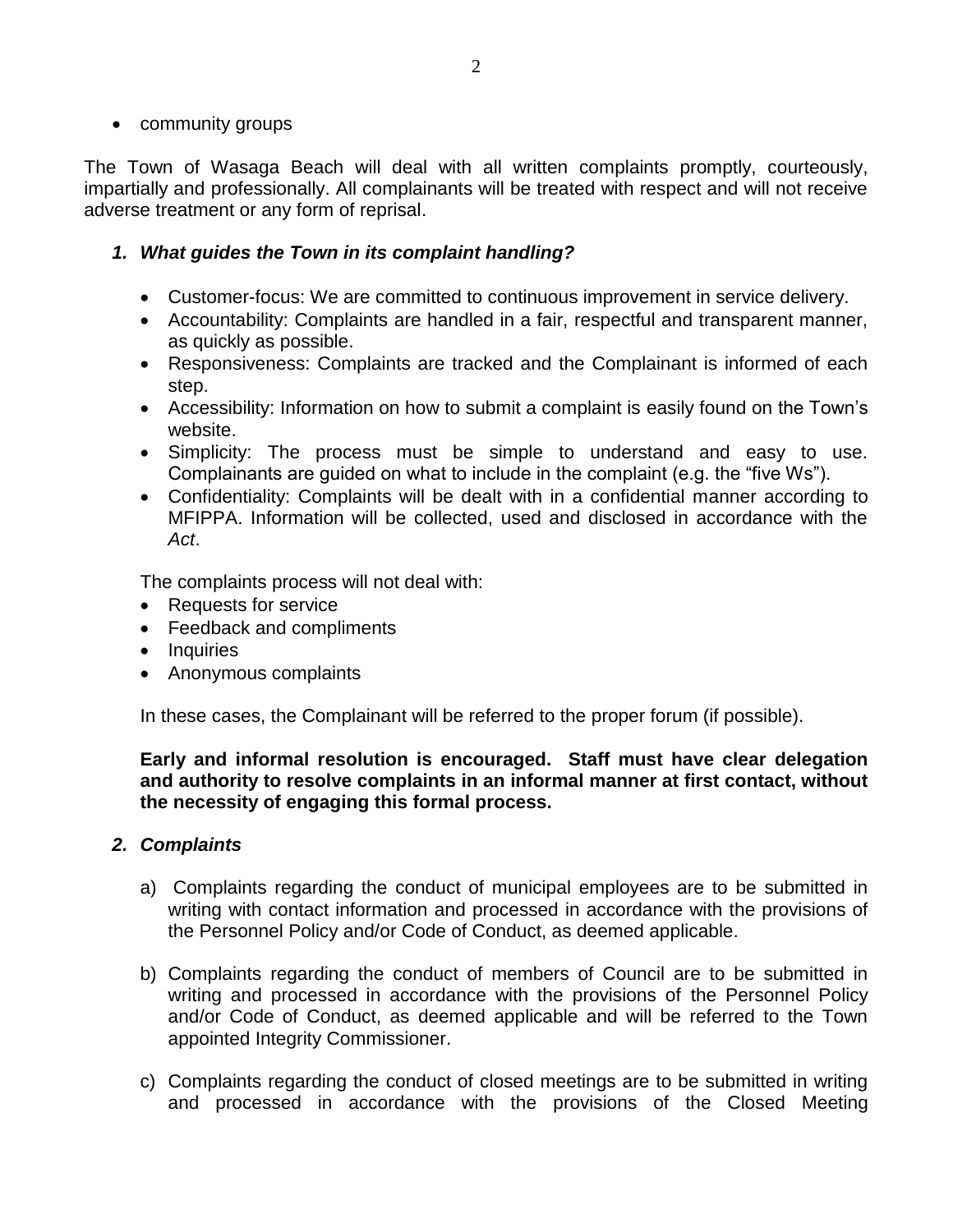Investigations Policy and will be referred to the Town appointed Closed Meeting Investigator.

- d) Complaints regarding by-law violations are to be submitted in writing and processed in accordance with Council's Policy on Municipal Law Enforcement.
- e) Complaints regarding municipal services or facilities are to be submitted in writing to the appropriate department.
- f) Anonymous complaints or complaints lacking sufficient information may not be investigated.
- g) Frivolous and vexatious complaints, as determined by the CAO or designate in consultation with the appropriate Department may not be investigated.
- h) In the event complaints cannot be resolved through the Town's complaint process and policy may be submitted to the Provincial Ombudsman's office in accordance with the provisions of Bill 8.

### *3. How can complaints be submitted*

- In person at the Town of Wasaga Beach Townhall, 30 Lewis Street;
- By fax at 705-429-6732;
- By e-mail;
- By mail.

## *4. Formal complaint process*

*a) Formal complaints* 

Formal complaints should be in writing and include information such as:

- o Details of what happened.
- o Where did this happen? Is it within the Town's areas of responsibility?
- o When?
- o Who was involved?
- o What was said or done?
- o What kind of resolution is being sought?
- o Contact details of the Complainant.

### *b) Complaint response*

This needs to include:

- o Setting out the complaint
- o Detailing how the investigation was conducted
- $\circ$  Summarizing the facts
- $\circ$  Outlining the findings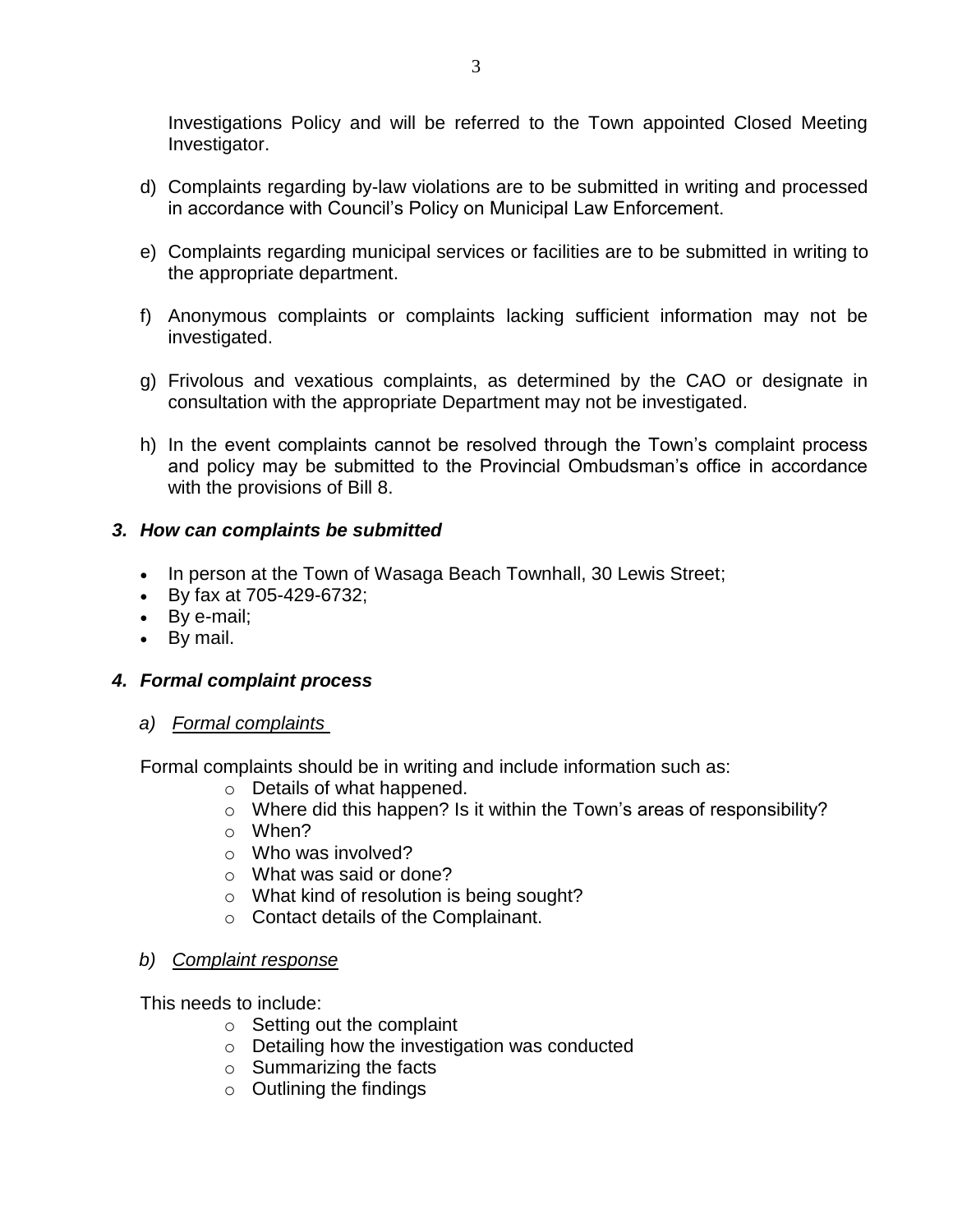o Suggesting appropriate resolution along with the rationale supporting the proposed resolution.

Resolutions may include an explanation, apology, reconsideration, reimbursement, restitution and/or change in policy – all are possible remedies. The *Apology Act* provides that apologies are not admissible as evidence of fault or liability.

- *c) Communication of the decision*
	- o Providing the Complainant the response.
	- o Identifying next steps/appeal (appeal to the CAO).

If the Complainant is satisfied, the complaint is closed.

### *5. Service Standards*

The following Service Standards will be adhered to in the handling of all complaints received.

- Complainants must receive an acknowledgement of receipt of their complaint within five business days. This acknowledgement must identify who will be following up on the complaint as well as their contact information. If a complaint was received by a department in error and it should be handled by another department, the complaint will be forwarded to the appropriate department and the complainant will be advised that their complaint has been forwarded, and be provided with the name of the forwarded department.
- A final response or update must be sent to the complainant within 30 business days, barring exceptional circumstances.
- Complaints may be prioritized, depending on the circumstances. Complainant is to be notified of timelines.

### *6. Responsibilities*

*Employees*: All employees are to have knowledge and awareness of the Town's requirement to receive complaints, the process through which a complaint can be made and the service standards that apply to complaints.

*Supervisors:* Supervisors are responsible for facilitating prompt response to all complaints by their staff to ensure that service standards are achieved.

*Department Heads*: Department Heads are responsible to ensure that the proper complaint forms are available for the receipt and response of all complaints according to the service standards set out. Department Heads hold responsibility for compliance to the complaints policy.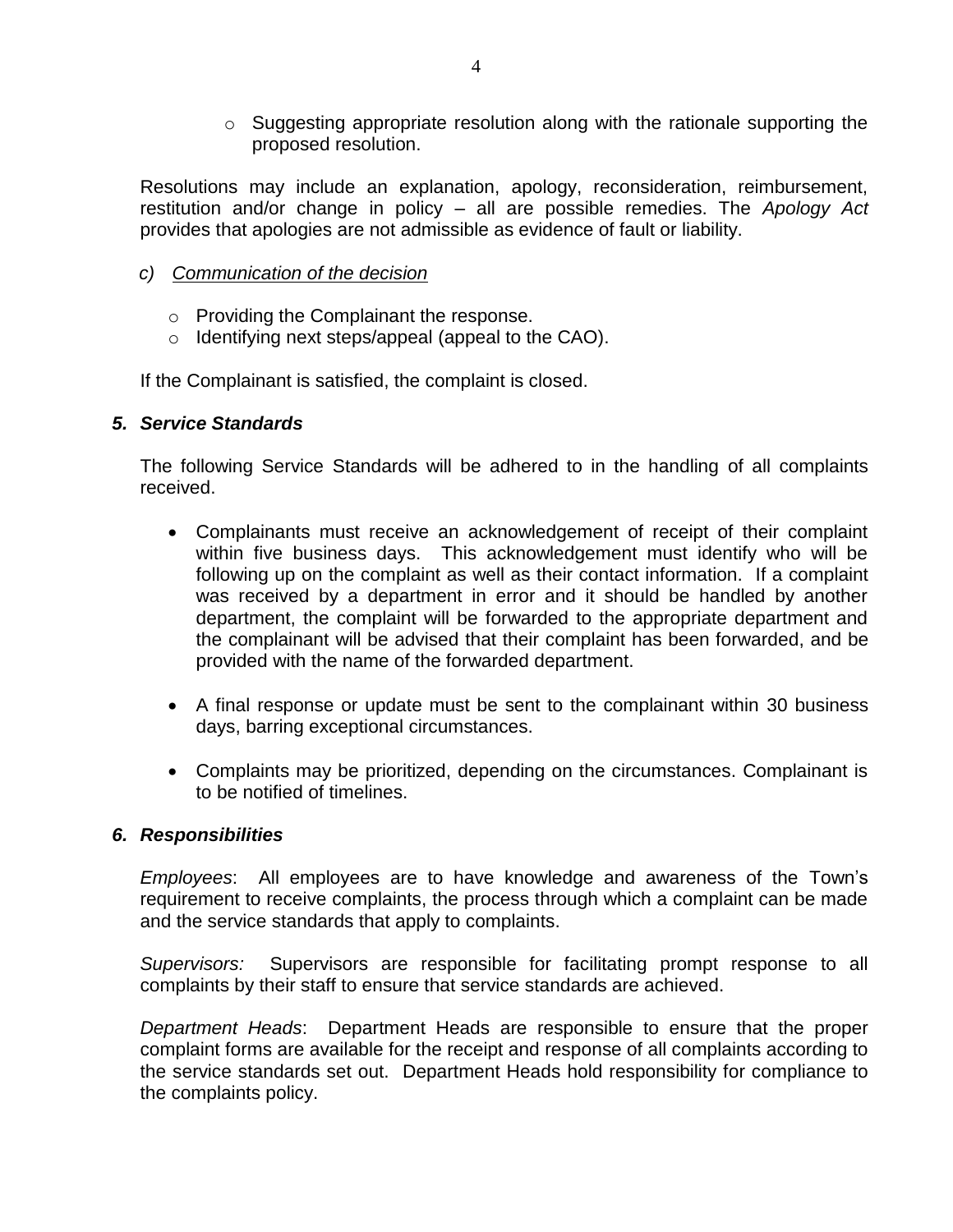### *7. Monitoring and Tracking Complaints*

The complaint needs to be tracked from its initial receipt to its resolution.

- a) All complaint records will be kept securely and in accordance with corporate policy requirements and legislative responsibilities. The complaints records will be needed for regular future review and analysis so as to capture recurring issues and improve customer service and satisfaction.
- b) Each department should ensure they have a method in place for keeping track of complaints. This can be as simple as an excel spreadsheet labelled "received" "acknowledged" "actioned" and "resolved".
- c) If action is taken on a complaint by telephone/voicemail, ensure that a record of this action is saved for your records in case of escalation to the CAO or to the provincial Ombudsman.

### *8. Municipal Freedom of Information and Protection of Privacy Act*

- a) All complaints will be dealt with in accordance with *the Municipal Freedom of Information and Protection of Privacy Act* and other applicable legislation. The identity of the complainant will be made known only to those who need to know in order to consider the complaint. All participants in the complaints process shall keep the details of the complaint confidential except as may be required by law.
- b) Complaints received by one department are to be limited to that specific department unless the complaint involves more than one department. Generally, Department A will not be able to view complaints received by Department B unless operationally required to address the complaint.
- c) Nothing contained in this Policy is intended to neither conflict with nor derogate from the provisions of the Freedom of Information and Protection of Privacy Act.

### *Delegation & Dispute*

The Chief Administrative Officer of the Corporation is delegated the responsibilities related to the processing of complaints having regard for the nature of the complaint. Any dispute from the public regarding any provision of this policy shall be referred to the Chief Administrative Officer, who shall make a determination regarding the issue.

### **POLICY ADMINISTRATION AND REVIEW**

This policy shall be administered by the Chief Administrative Officer and HR Coordinator.

This policy will be reviewed every three (3) years or as required based on revisions to